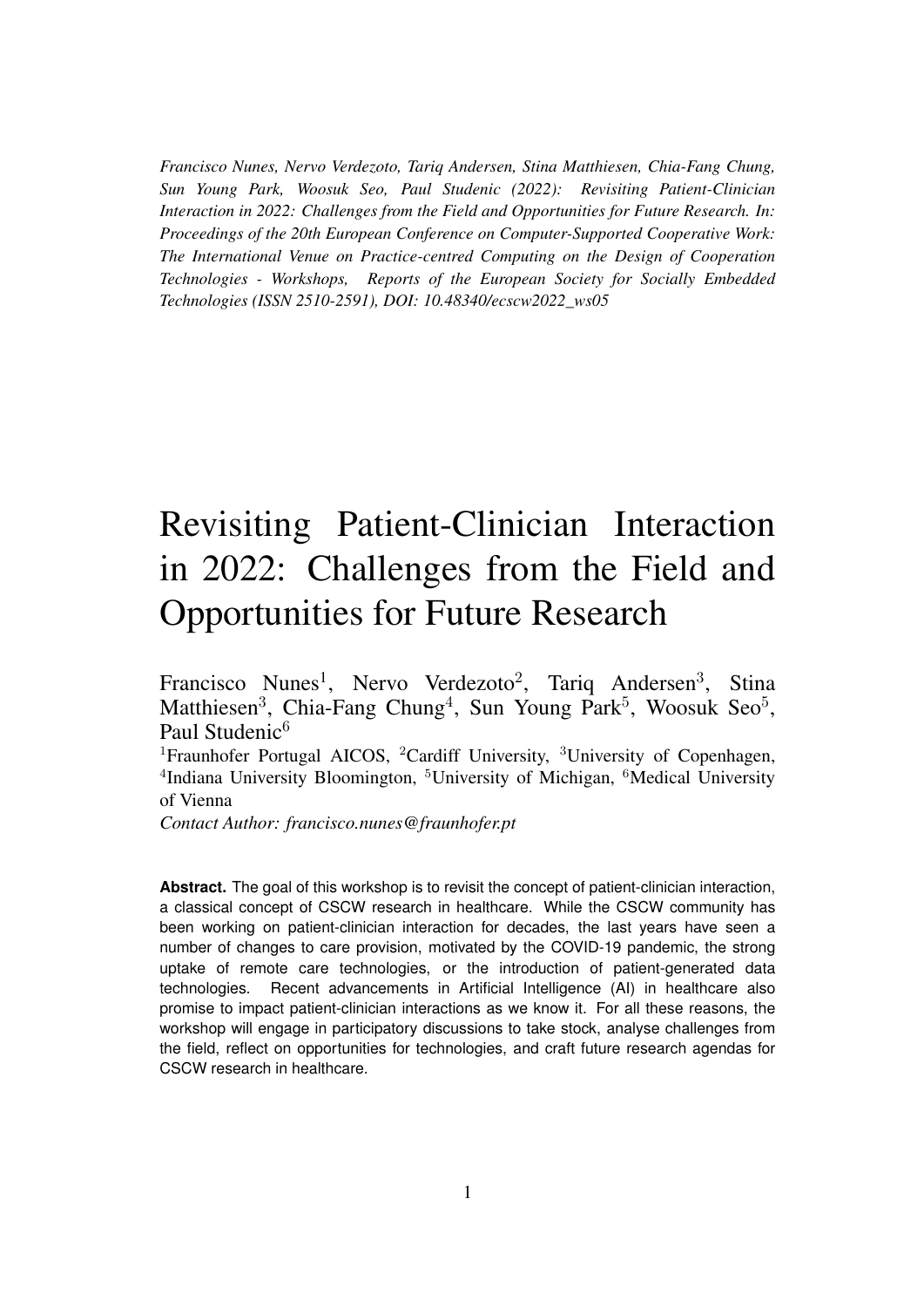# Background and Motivation

The CSCW community has had an interest in healthcare since its early days. The first CSCW papers were published on the second edition of the ACM CSCW conference (Gorry et al., 1988; Engestrom et al., 1988), and the inaugural ECSCW conference published two papers related to healthcare (Bødker and Grønbæk, 1989; Pettersson, 1989). In the years that followed, CSCW welcomed a consistent stream of studies focused on different aspects of healthcare (Fitzpatrick and Ellingsen, 2013). Patient-clinician interaction has been an important topic for the CSCW community, with studies looking at the communication issues, shared decision making practices, impacts of using technologies in medical appointments, or remote care provision; focusing on supporting strong partnerships between clinicians, patients, and their caregivers (Aarhus et al., 2009).

More recently, researchers employed patient-generated data to increase self-awareness, disease monitoring, and clinical communication or decision-making (Bardram and Frost, 2018; Cerna et al., 2020; Figueiredo et al., 2020). Patient-generated data has influenced patient-clinician interactions introducing data work before, during, and after the medical appointments, supporting distributed collaborative care (Islind et al., 2019) and revealing social and emotional experiences of patients and caregivers in the process (Kaziunas et al., 2017; Costa Figueiredo et al., 2021). Data collection has been facilitated by consumer wearable devices and mobile health applications (Nunes et al., 2015), with patient-generated data and technologies becoming collaborative sense-making tools (Costa Figueiredo et al., 2017) and boundary negotiating artifacts between patients and clinicians (Chung et al., 2016). Another stream of research focused on supporting asynchronous and distributed interactions (Andersen et al., 2011), highlighting the importance of designing technology features that support the alignment of concerns among patients and clinicians (Andersen et al., 2019).

The COVID-19 pandemic has brought additional challenges to patient-clinician interaction. Early in the pandemic, many medical appointments in the Europe, United States, and the rest of the world, had to be made over telephone or videoconference technologies, for minimising the risk of transmission (Frick et al., 2021; Raj et al., 2022). Videoconference technologies enabled care to take place, but also contributed to shifting expectations and re-adapting the role of the involved stakeholders (Bhat et al., 2021). On the one hand, clinicians perceived that virtual medical appointments saved time for additional diagnosis and treatment planning (Frick et al., 2021). On the other hand, video medical appointments were perceived as not good enough for patients as the technology did not enable them to feel the same level of empathy and care (Bhat et al., 2021) leaving them worried that their symptoms might be dismissed (Raj et al., 2022). Patients with less technology literacy or access were especially affected (Raj et al., 2022), thus families, volunteers, or municipality workers mobilised to support them in training or using videoconference and other care-related technologies (Miele and Nunes, 2022). Having said this, the COVID-19 pandemic has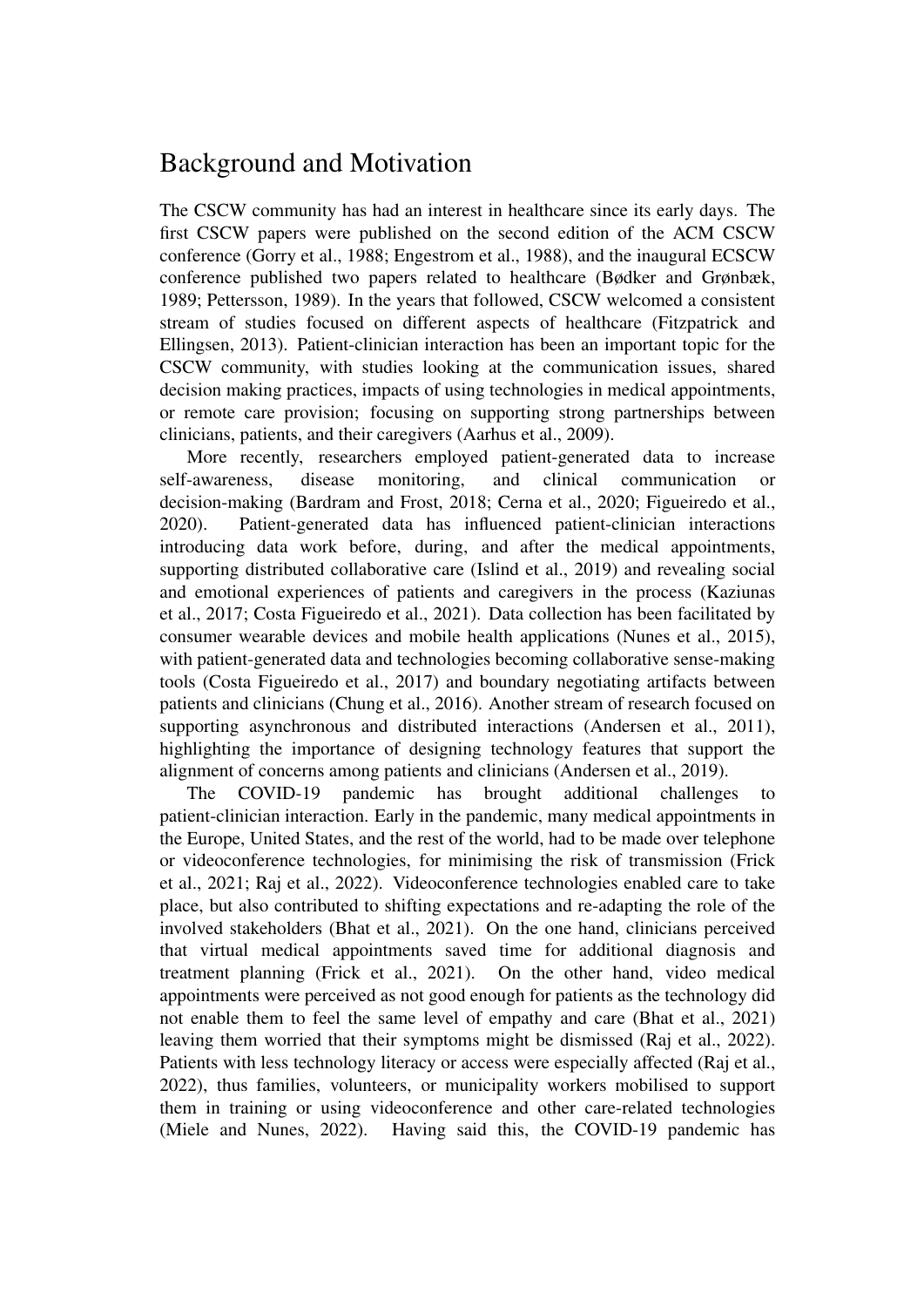continued to evolve, and care provision is provided as a mix between in-person and remote care provision, which merits additional study.

Recent advancements in AI also hold the promise to improve patient-clinician interactions. AI-based systems are expected to support diagnosis through chatbots (Athota et al., 2020), to enable patients to find patterns in their symptoms and engage in self-care (Hollis et al., 2017; Desai et al., 2019), or to support clinical care by passively "listening" to conversations during medical appointments (Langston, 2019). Communicating the role and ways of operating of these systems will be complex in many cases, leaving clinicians with an additional task in their hands (Schiff and Borenstein, 2019). The introduction of AI agents in the patient-clinicial interaction is also likely to impact the distribution of responsibility and accountability, and new occupations may be needed to curate and serve as communication bridges between patients, clinicians, and medical information records (Nov et al., 2021). Nevertheless, there are many open questions. For example, will patients consider AI agents as an extension to the clinician's role and perspective, or, on the contrary, as a partner to the patient ready to support preparations for care encounters? Will the AI agent be a team player, or an individual member that is the source of conflict or issues? All of these questions are worth discussing and the workshop is interested in welcoming research that focuses on them.

### Workshop Goal and Themes

The goal of this workshop is to revisit the concept of patient-clinician interaction in 2022. The time when we organise the workshop is characterised by the COVID-19 pandemic, a strong uptake of remote care technologies, and thriving research developments in AI in healthcare, all of which promise to change healthcare provision and infrastructures. Revisiting the concept of patient-clinician interaction at this time will help uncover challenges from the field and opportunities for technology, as well as to craft future agendas for CSCW research in healthcare.

The workshop will promote a participatory design approach involving researchers, patients, and clinicians (rheumatologists). While researchers will present their position papers at the start of the workshop, all participants will be encouraged to discuss the position papers. In the second part of the workshop, researchers will engage with patients, to discuss their experiences and practical challenges while using or interacting with healthcare services, and with clinicians, to discuss their experiences and challenges in patient-monitoring, adding other layers to the discussions on patient-clinician interactions.

- Possible themes for position papers include, but are not limited to:
- Technology-supported patient-clinician interaction during COVID-19;
- Patient-generated data and patient-clinician interaction;
- AI-in-the-loop within patient-clinician interaction;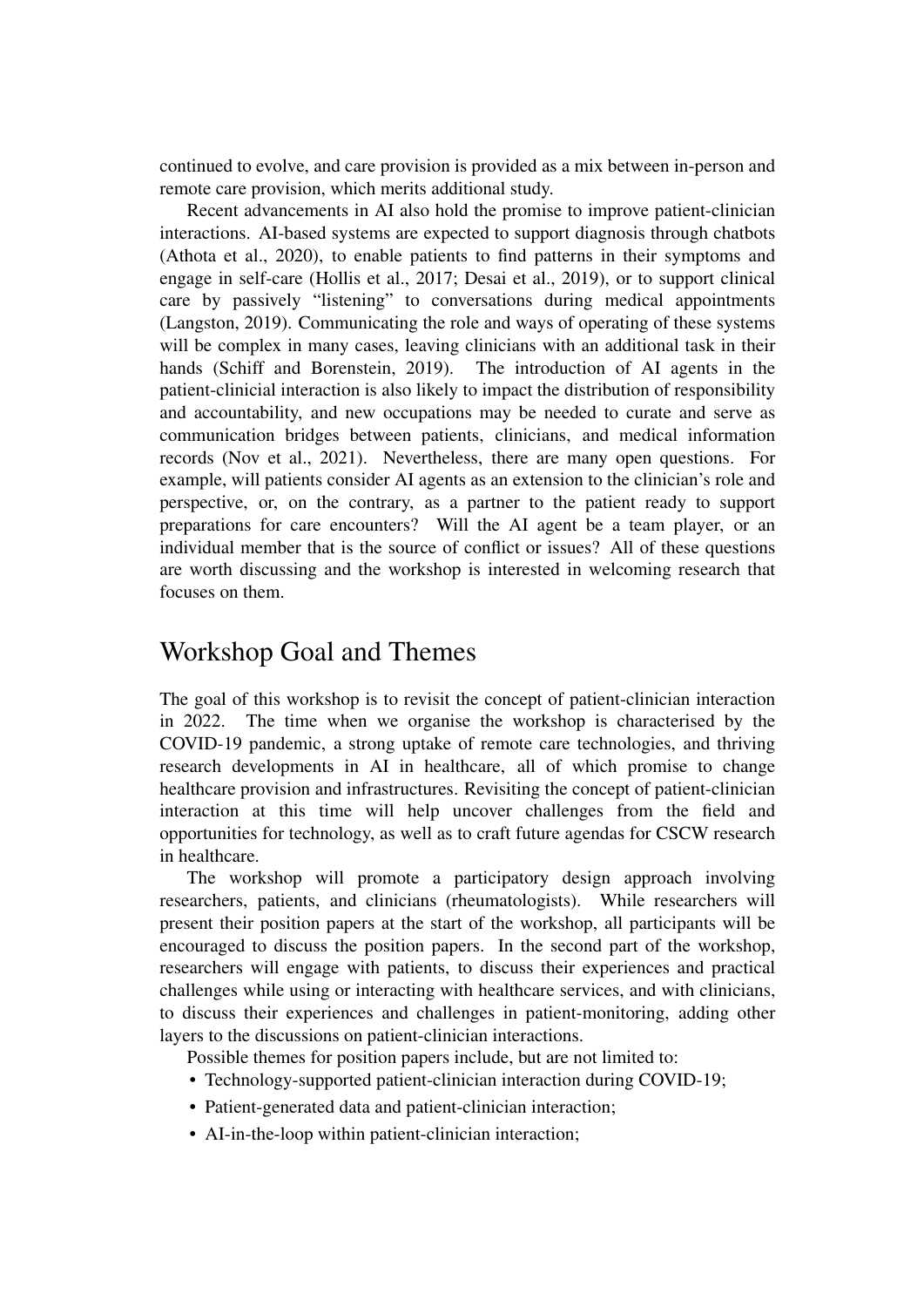- Intended and unintended consequences of technology-supported patient-clinician interaction, including emotional work, and other types of invisible labour;
- Ethical considerations in technology-supported patient-clinician interaction;
- Patient-led research and its contributions to technology-supported patient-clinician interaction;

# Pre-Workshop Plans

#### Workshop promotion

We will create a website for the workshop that will support the promotion and archival of workshop contributions and results. Before the workshop, the website will display the call for papers, workshop plan, and brief biographies of the workshop organisers. After the workshop, the website will also include the position papers from participants, short notes about the session, and pictures from the workshop.

To promote the workshop widely, we will distribute the call through social media as well as scientific mailing lists from CSCW, Human-Computer Interaction (HCI), Design, and Science and Technology Studies (STS).

#### Position paper submission and selection

We encourage submissions from researchers, engineers, designers, data scientists, social scientists, clinicians, and patients, who are interested in the workshop topic. Position papers can describe or discuss case studies, experiments, prototypes, ethnographic fieldwork or qualitative studies, theoretical accounts, literature reviews, and critical reflections. Position papers should be submitted using the ECSCW template, and have up to 4 pages (excludes references).

Our plan is to disseminate the call for papers in early march. The submitted papers will be lightly reviewed by the workshop organisers. Position papers will be selected based on their quality, originality, and fit to the workshop topic. Notifications to authors will be sent by the end of April and camera-ready versions of the position papers will become available at the workshop website two weeks before the workshop.

#### Video presentation of position papers

Authors of accepted position papers will prepare 5-minute videos about their work. The videos will be added to the workshop website two weeks before the event, to enable participants to start reflecting about the work of authors before the workshop takes place. The videos from the position papers will also enable website visitors to become familiar with the work presented and discussed at the workshop.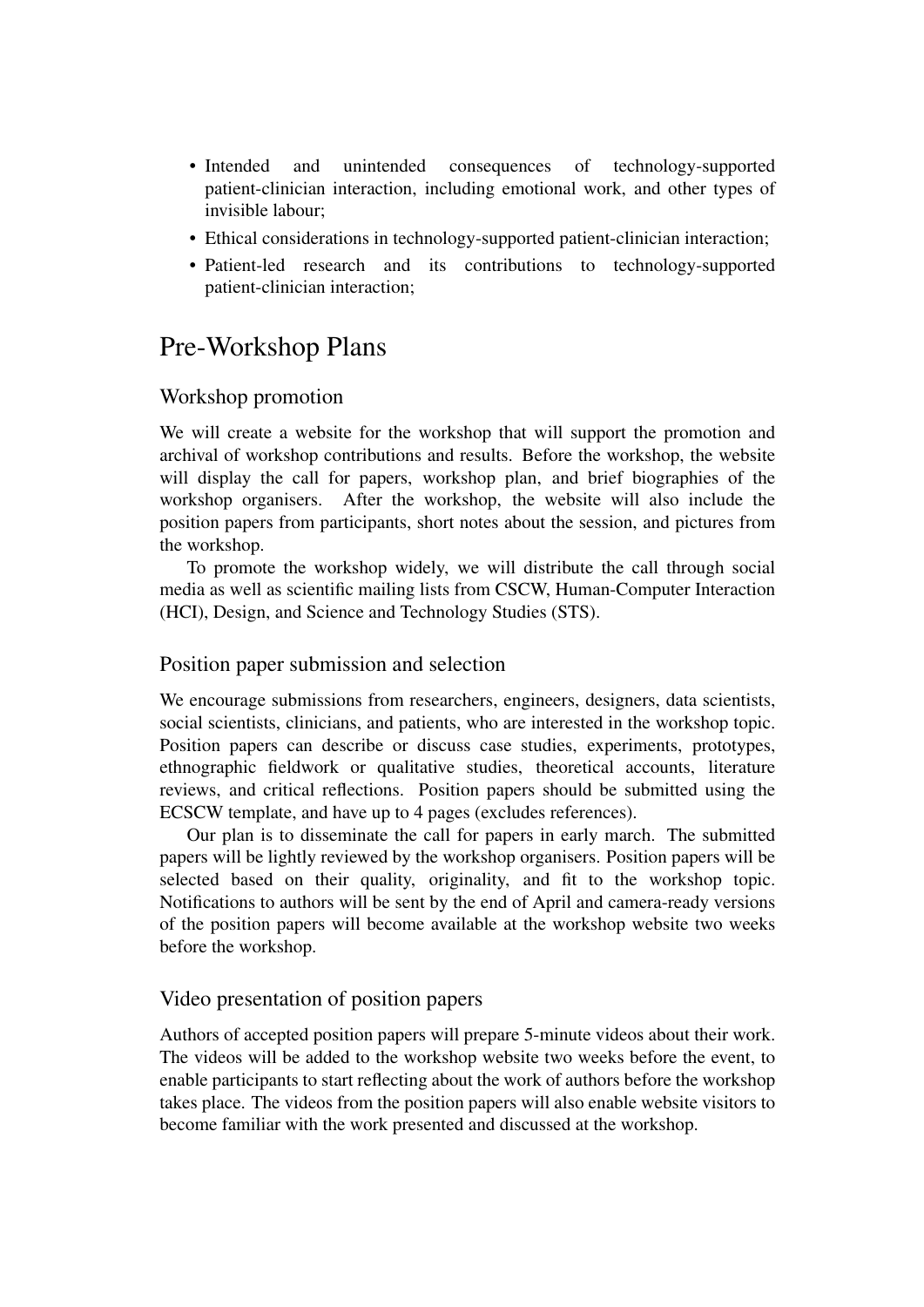Participants, equipment, and materials

The workshop will host up to 20 participants, including organisers, patients, and clinicians. Required equipment includes a projector. Organisers will bring workshop materials like flip-charts, post-its, pens, or paper.

### Workshop Activity Overview

*Position paper presentations*: The workshop will start with presentations by position paper authors. The authors from each paper will have five minutes for making a presentation and five minutes for answering questions from the audience. Following these presentations, the organisers will facilitate a large group discussion focusing on issues, challenges, or opportunities that were raised in different position papers and corresponding presentations.

*Group discussions with patients and clinicians*: Following the lunch break, researchers will seat in small groups together with a patient with a rheumatic condition or a rheumatologist. The goal of discussions will be to enable the exploration of issues, challenges, or opportunities for patient-clinician interaction. After one hour, researchers will change group, enabling most participants to speak with both patients and clinicians. Moreover, as patients and clinicians watched researchers presentations it will also be possible to discuss how the technologies or study results, presented earlier in the workshop, would be applicable to their everyday lives or clinical work.

*Large group discussion* At the end of the workshop, the groups will share their insights with the larger group. Organisers will note down main issues, challenges, and opportunities for future research, and will encourage reflection from the group about them. Finally, the organisers will discuss the next steps and organize with participants how to proceed (e.g., regarding the summary blog post).

*Group dinner*: The workshop will finish with an optional group dinner to continue discussions and foster collaborations between workshop participants.

### Post-Workshop Plans

The position papers and corresponding videos will be uploaded to the workshop website. Following the authorisation of participants, we will also share pictures or short videos from the workshop. Finally, we will be writing a blog post summarising the conversations for the EUSSET.eu blog or Medium.

# Workshop Organizers

*Francisco Nunes* is a senior researcher at the Human-Centred Design department at Fraunhofer Portugal AICOS. His research focuses on understanding and designing technologies for self-care and informal care contexts.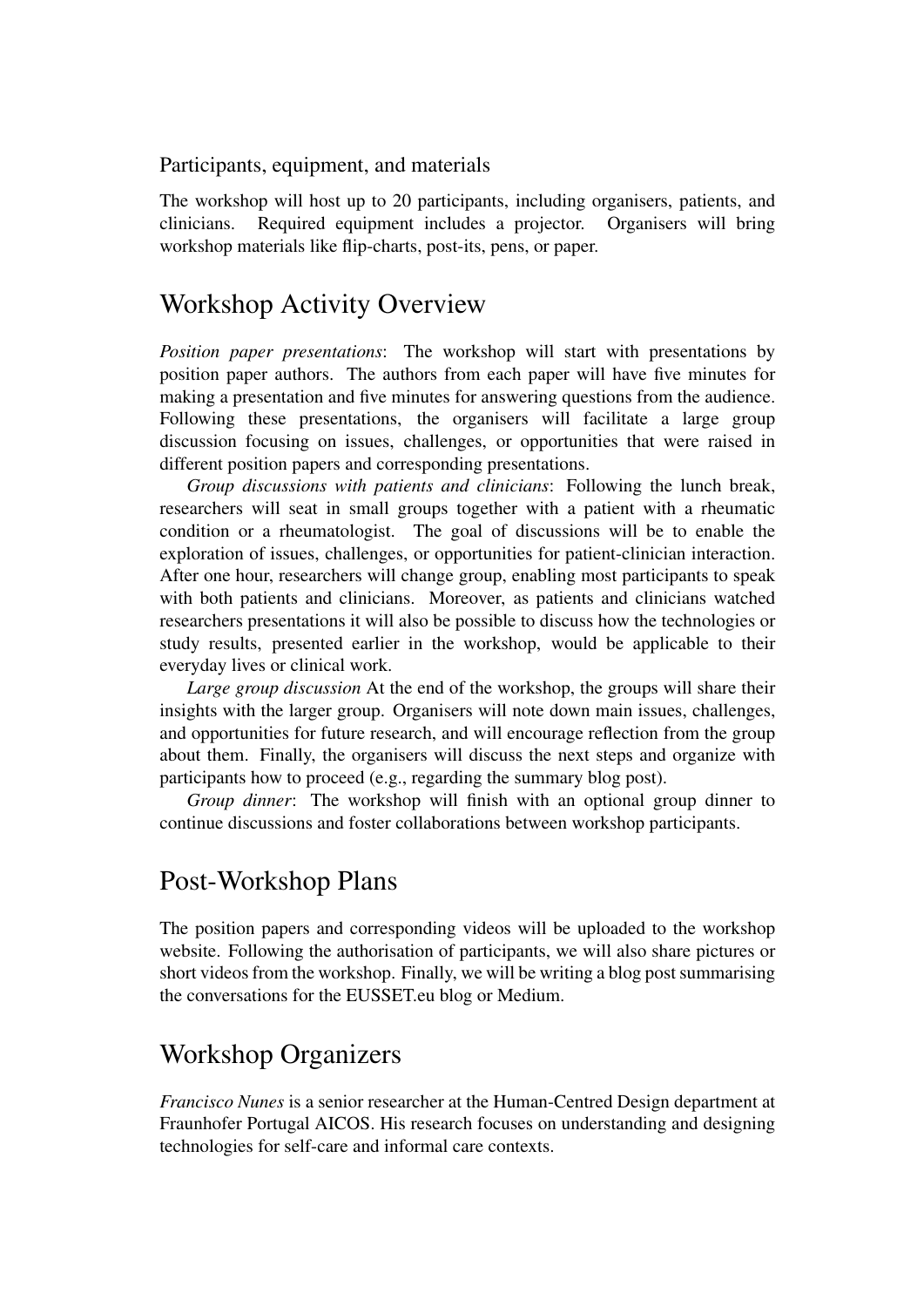*Nervo Verdezoto* is a Senior Lecturer at the School of Computer Science and Informatics at Cardiff University. He has investigated the invisible work across multiple care settings. His recent work explores how care infrastructures and sociotechnical and cultural practices influence maternal health in the Global South.

*Tariq Osman Andersen* is a associate professor of Health Informatics at the Department of Computer Science, University of Copenhagen. His current research focuses on co-design and socio-technical evaluation of AI-based tools for improving patient-clinician interaction in cardiac care.

*Stina Matthiesen* is an assistant professor in Software, Data, People and Society at the Department of Computer Science, University of Copenhagen. Her research focuses on analysing and co-designing data-driven technologies for patient-clinician collaboration and clinical decision support in cardiac care.

*Chia-Fang Chung* is an assistant professor in Informatics at Indiana University Bloomington. Her research examines how the design of ubiquitous computing and personal informatics systems can support relationships, health behaviour, and care.

*Sun Young Park* is an associate professor at the University of Michigan in the Stamps School of Art and Design and the School of Information. Her research uses design ethnography to study patient engagement, patient–provider collaboration, patient-centred health technology, and technology adaptation.

*Woosuk Seo* is a Ph.D. candidate at the University of Michigan in the School of Information. His current work focuses on designing technology to enhance health communication and collaboration between child patients with chronic illness and their parents.

*Paul Studenic* is a rheumatologist and post-doctoral researcher at the Medical University of Vienna and Karolinska Institute. His research focuses on outcomes in inflammatory rheumatic diseases, with a special emphasis on methodology, patient perspective and digital health.

# Acknowledgments

Francisco Nunes and Paul Studenic were supported by the project COTIDIANA (AAL-2020-7-146-CP) funded under the AAL Joint Programme, by the European Commission and the National Funding Authorities of Portugal, Austria, and Switzerland.

### References

- Aarhus, R., S. A. Ballegaard, and T. R. Hansen (2009): 'The eDiary: Bridging home and hospital through healthcare technology'. In: *ECSCW 2009*. Springer, pp. 63–83.
- Andersen, T., P. Bjørn, F. Kensing, and J. Moll (2011): 'Designing for collaborative interpretation in telemonitoring: Re-introducing patients as diagnostic agents'. *International journal of medical informatics*, vol. 80, no. 8, pp. e112–e126.
- Andersen, T. O., J. P. Bansler, F. Kensing, J. Moll, T. Mønsted, K. D. Nielsen, O. W. Nielsen, H. H. Petersen, and J. H. Svendsen (2019): 'Aligning concerns in telecare: three concepts to guide the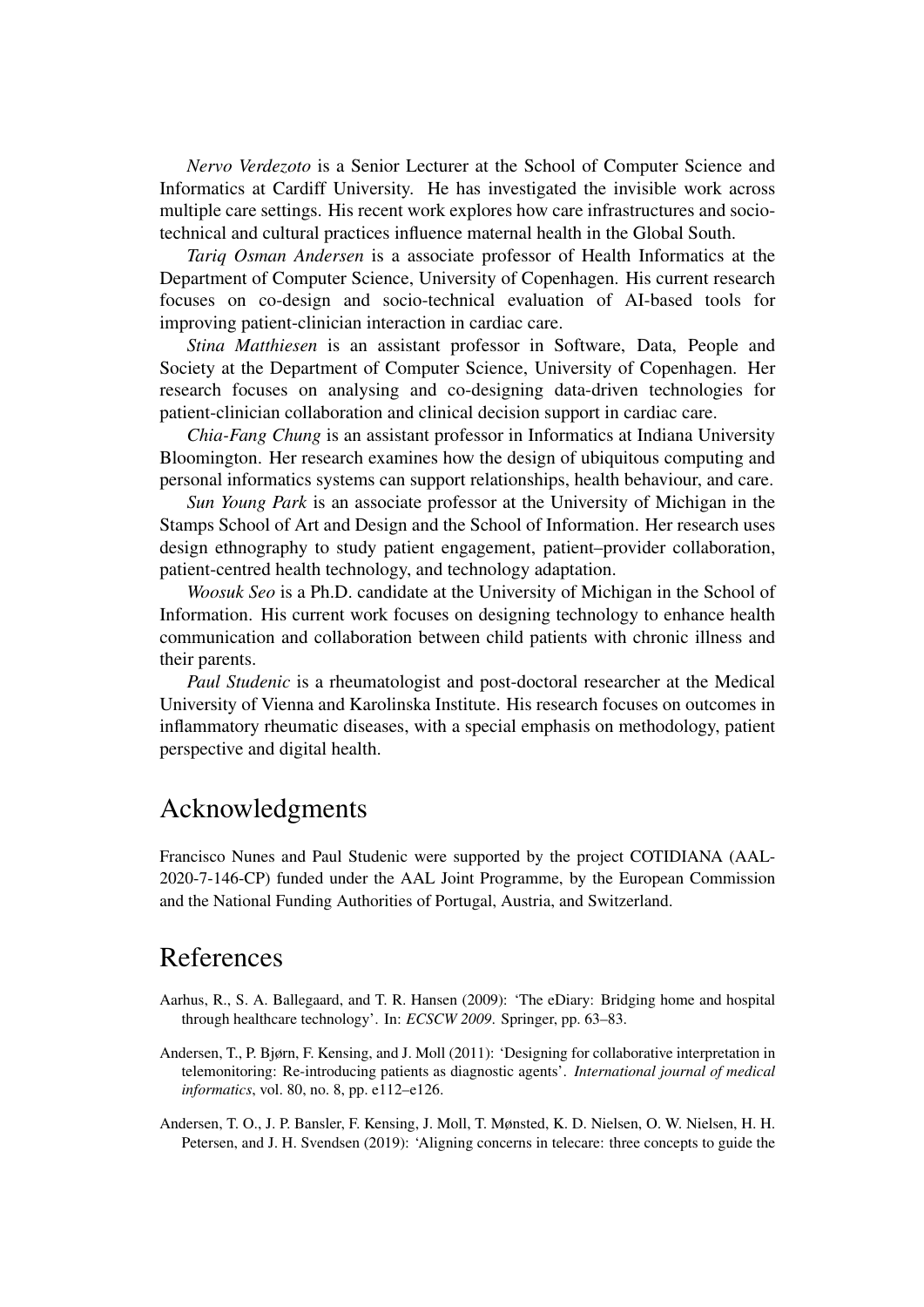design of patient-centred E-health'. *Computer Supported Cooperative Work (CSCW)*, vol. 28, no. 6, pp. 1039–1072.

- Athota, L., V. K. Shukla, N. Pandey, and A. Rana (2020): 'Chatbot for Healthcare System Using Artificial Intelligence'. In: *2020 8th International Conference on Reliability, Infocom Technologies and Optimization (Trends and Future Directions) (ICRITO)*. pp. 619–622.
- Bardram, J. E. and M. M. Frost (2018): 'Double-loop health technology: enabling socio-technical design of personal health technology in clinical practice'. In: *Designing Healthcare That Works*. Elsevier, pp. 167–186.
- Bhat, K. S., M. Jain, and N. Kumar (2021): 'Infrastructuring Telehealth in (In)Formal Patient-Doctor Contexts'. *Proc. ACM Hum.-Comput. Interact.*, vol. 5, no. CSCW2.
- Bødker, S. and K. Grønbæk (1989): 'Cooperative Prototyping Experiments Users and Designers Envision a Dental Case Record System'. In: *ECSCW 1989: Proceedings of the First European Conference on Computer Supported Cooperative Work*.
- Cerna, K., M. Grisot, A. S. Islind, T. Lindroth, J. Lundin, and G. Steineck (2020): 'Changing Categorical Work in Healthcare: the Use of Patient-Generated Health Data in Cancer Rehabilitation'. *Computer Supported Cooperative Work (CSCW)*, vol. 29, no. 5, pp. 563–586.
- Chung, C.-F., K. Dew, A. Cole, J. Zia, J. Fogarty, J. A. Kientz, and S. A. Munson (2016): 'Boundary negotiating artifacts in personal informatics: patient-provider collaboration with patient-generated data'. In: *Proceedings of the 19th ACM conference on computer-supported cooperative work & social computing*. pp. 770–786.
- Costa Figueiredo, M., C. Caldeira, T. L. Reynolds, S. Victory, K. Zheng, and Y. Chen (2017): 'Selftracking for fertility care: collaborative support for a highly personalized problem'. *Proceedings of the ACM on Human-Computer Interaction*, vol. 1, no. CSCW, pp. 1–21.
- Costa Figueiredo, M., H. I. Su, and Y. Chen (2021): 'Using Data to Approach the Unknown: Patients' and Healthcare Providers? Data Practices in Fertility Challenges'. *Proc. ACM Hum.- Comput. Interact.*, vol. 4, no. CSCW3.
- Desai, P. M., E. G. Mitchell, M. L. Hwang, M. E. Levine, D. J. Albers, and L. Mamykina (2019): 'Personal Health Oracle: Explorations of Personalized Predictions in Diabetes Self-Management'. In: *Proceedings of the 2019 CHI Conference on Human Factors in Computing Systems*. New York, NY, USA, p. 1–13, Association for Computing Machinery.
- Engestrom, Y., R. Engestrom, and O. Saarelma (1988): 'Computerized Medical Records, Production Pressure and Compartmentalization in the Work Activity of Health Center Physicians'. In: *Proceedings of the 1988 ACM Conference on Computer-Supported Cooperative Work*. New York, NY, USA, p. 65–84, Association for Computing Machinery.
- Figueiredo, M. C., Y. Chen, et al. (2020): 'Patient-Generated Health Data: Dimensions, Challenges, and Open Questions.'. *Found. Trends Hum. Comput. Interact.*, vol. 13, no. 3, pp. 165–297.
- Fitzpatrick, G. and G. Ellingsen (2013): 'A Review of 25 Years of CSCW Research in Healthcare: Contributions, Challenges and Future Agendas'. *Computer Supported Cooperative Work (CSCW)*, vol. 22, no. 4-6, pp. 609–665.
- Frick, N. R., H. L. Möllmann, M. Mirbabaie, and S. Stieglitz (2021): 'Driving digital transformation during a pandemic: Case study of virtual collaboration in a German Hospital'. *JMIR medical informatics*, vol. 9, no. 2, pp. e25183.